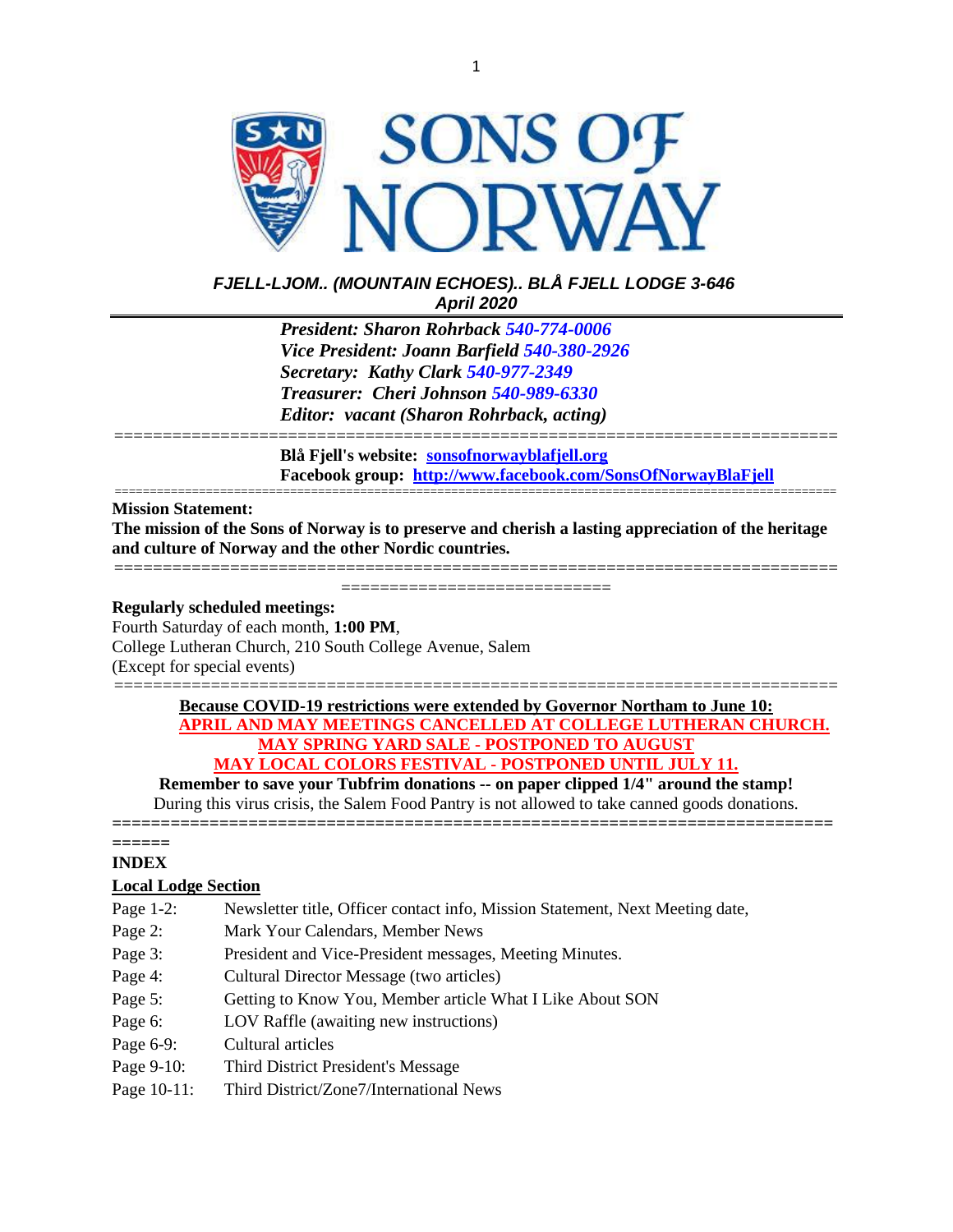#### **========================================================================== MARK YOUR CALENDARS**

# **BLÅ FJELL LODGE**  NO MEETINGS IN APRIL AND MAY May 2, 2020 Spring Yard Sale POSTPONED TO AUGUST. May 16, 2020 LOCAL COLORS POSTPONED TO JULY 11. **Jun 27, 2020 Meeting?** Only if the VA Governor and the church lift restriction after June 10. If held, At CLC 1-3pm. Program: the movie Frozen II July 11, 2020: Local Colors Festival is planned to be held this date. Will call for volunteers. July 25, 2020 Annual Picnic at Smith Mountain Lake home of Larry Norman Aug 22, 2020: **- month off?** Board will decide if we may have a mtg to catch up the earlier programs about Sons of Norway and about your Favorite Book. The Bla Fjell Board will have to decide. Sep 26, 2020 Meeting at CLC 1-3pm Program: Viking Auction *Oct 9, Faith Christian School (Leif Eriksson Day pgm by Cheri only*) Oct 24, 2020 SON 125th Anniversary Gala and BlaFjell 24th Anniv at CLC 1-3 pm. *Nov 6, 2020 Viking Day at Faith Christian School (pgm by Cheri and 6 other Bla Fjell members)* Nov 21, 2020 Meeting at CLC 1-3pm. Program: Heritage. Vote on new officers for 2021-2022. *Dec 11, 2020 St. Lucia Concert at St. Andrew Catholic Church* Dec 12, 2020 Julefest Nordic Feast at CLC 1-3pm.

### **THIRD DISTRICT and INTERNATIONAL CONVENTIONS postponed two years.**

### **MEMBER NEWS**

===========================================================================

| April Birthdays: | Robin Lambert, 4/1     | Gail Ofte Atha, 4/12 | Karen Rice, 4/13   |
|------------------|------------------------|----------------------|--------------------|
|                  | Ellen Nygaard, 4/15    | John Eide, 4/25      | Inga Solberg, 4/26 |
|                  | Makenzie Epperly, 4/29 |                      |                    |

#### **Prayers:**

Let us pray for the COVID-19 virus to abate SOON! Pray healing for all who have already been diagnosed with the virus. Pray safety for all medical workers, police, truck drivers, restaurant personnel and others who come in constant contact with the public. Pray that we continue to take all precautions.

**=========s================================================================**

Side note from Sharon: when I send mail, I no longer lick the envelope flap but use a small slightly damp piece of paper towel to moisten the flap.

Let Sharon know of any other prayer requests: for help or in thanks giving.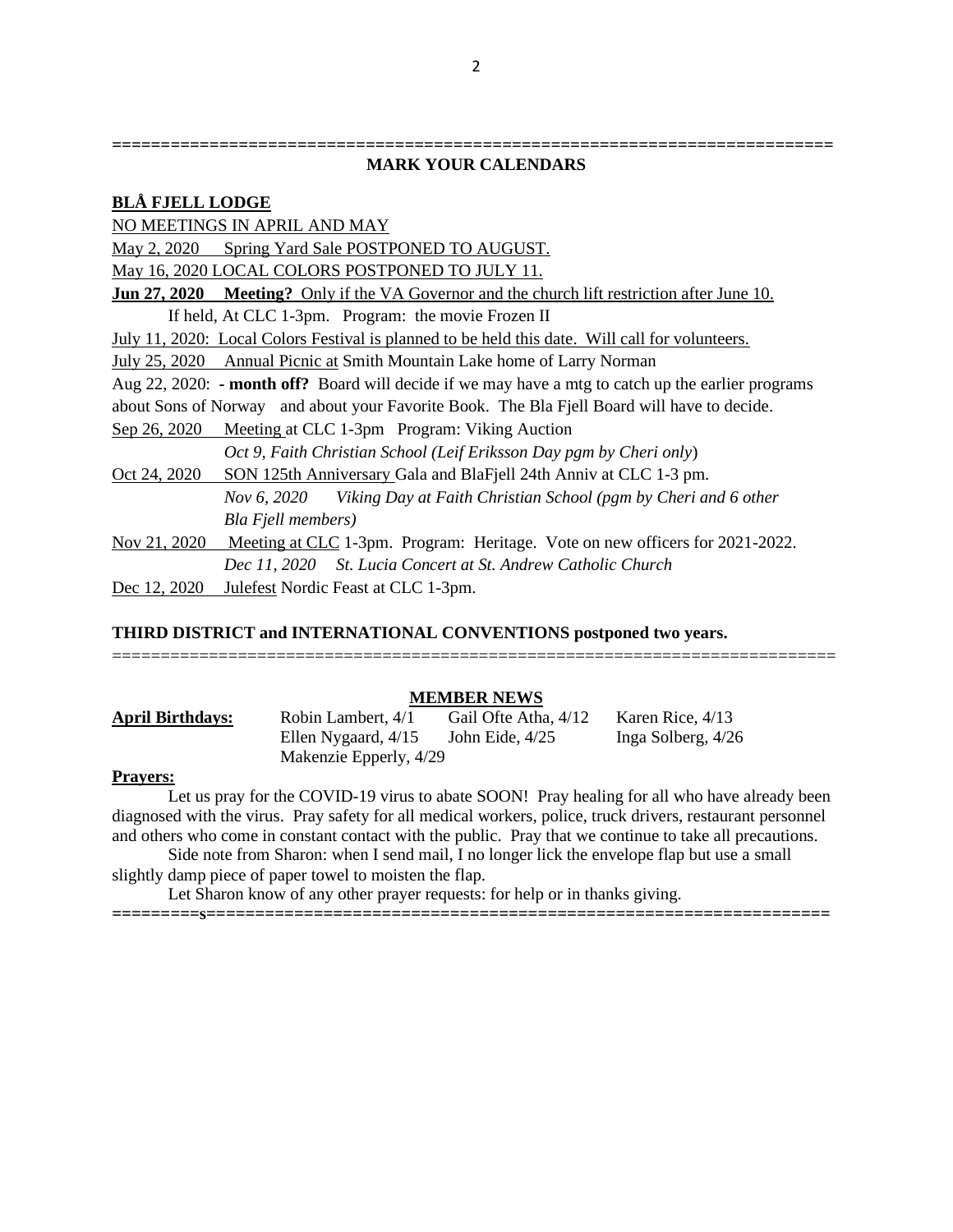### **LODGE PRESIDENT'S MESSAGE HAPPY EASTER TO ALL!**



What a time we've had in March and now extended into June. I pray you and your families are doing well. See the Third District President's message for some ideas on easing your stress.

We have canceled our April and May Meetings. Will let you know about any June mtg.

We have postponed our May Spring Yard Sale until August (probably either the first or second weekend depending on Cheri Johnson's availability.

Local Colors Festival has been postponed to July 11. Our lodge has paid its registration to participate. The Foundation will keep us posted on any cancellation or further postponement. Sharon Rohrback, President

### **========================================================================= VICE PRESIDENT/MEMBERSHIP DIRECTOR MESSAGE**

Let's hope that this temporary disruption in our normal activities is not causing any of you undue suffering; if there is any way that we (Sharon and I) may be of assistance, please feel free to call upon us

As suggested In President Kathy Dollymore's letter, it is hoped that this "extra time added to our lives" may be devoted to some worthwhile activities that enrich our lives such as our Blå Fjell Book Study.

Since this seemed a good time for more reading, we decided to proceed with the Book Study online, as suggested by Kathy. (In response to an item from the SON Resource newsletter, we sent them a note about it and received a very enthusiastic reply that perhaps other lodges may do the same.) Our first "meeting" will be upcoming soon, and we would welcome any members who would like to join with our original six

The subject book is "From Scandinavian Shores" authored by J. B. Hove (husband of Kathy's cousin), an extensively researched book, which includes early history of the Nordic countries and is available on Amazon and at Barnes & Noble.

Unfortunately, our new Community Service project, Visitation to Nursing Homes, is stalled by the current situation. However, if you had made visits prior to the "lockdown", please do report them to me in the following form: Your name, Date, Name of Facility Visited, Time spent (including Transportation).

May this time of "social isolation" become beneficial to your life and your spirit .and we look forward to being together again in person, however long that may be. Please care for yourself, your family, and friends, however you can.

Blessings! Joann Barfield, Vice President/Membership Director

#### **MARCH 28, 2020, MEETING MINUTES**

=========================================================================

No minutes. The March meeting was not held due to the COVID-19 virus mandated restrictions. Joann Barfield, Secretary Pro-Tem

=========================================================================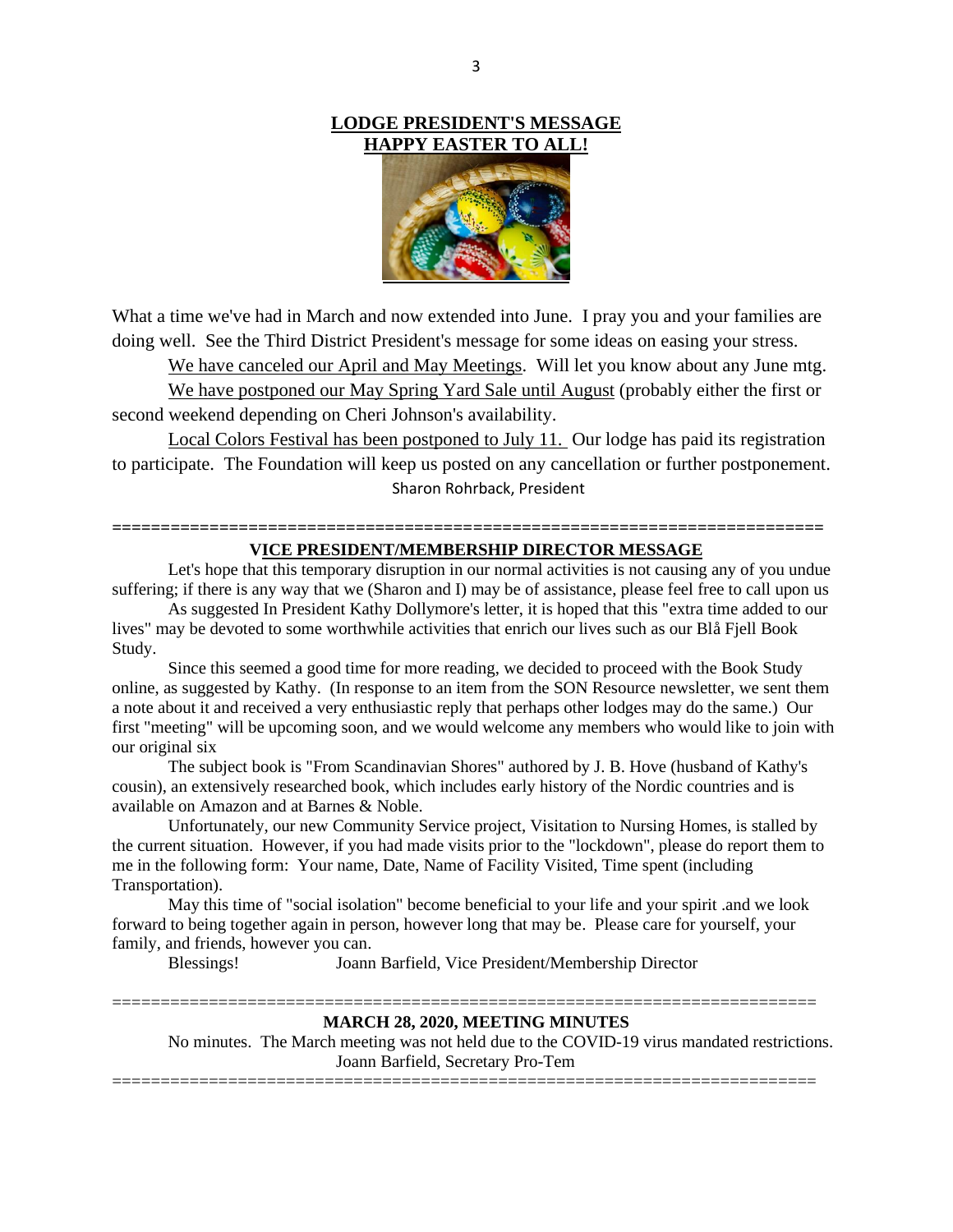# **CULTURAL DIRECTOR MESSAGE**

From Cheri Johnson, Cultural Director

**=========================================================================**

### **PREPARE FOR AUGUST YARD SALE FUNDRAISER.**

Hi Friends! Let's make the best use of our time at home! This is a great time to "Declutter" and clean out your closets and drawers

A lot of people are out of work and may not have the money to buy items at stores this summer. That may help to make our yard sale in August a great success. I have already done this and accumulated way too much stuff.

I find that men's items and sporting items sell well along with jewelry, kitchen, linens, and décor. If you have stickers, price your items very reasonably --50cents, \$1, \$2. \$3--clothes and shoes usually Go for \$1...If you have furniture, price it also as you wish. Thanks for doing this! Have fun filling a box for Sons of Norway!

#### **MARCH 25 - NATIONAL WAFFLE DAY IN SCANDINAVIA**. **History of Waffles with recipe.**

In these difficult times, when we are forced and encouraged to stay at home, I have found great fun in trying to make different recipes. You can do the same. Here is a fun recipe for Great Grandma Josephine's Norwegian Waffles called " Vaffler "in Norway. But before I begin let me tell you about Waffles!

March 25 is National Waffle Day in Scandinavia :Vaffledagen"

August 25 is National Waffle Day in America in honor of the first Waffle Iron!

Waffles were started in Belgium, just south of Denmark.

The heart shape is Scandinavian.

Norwegians like them most!!!

Waffle irons come in many shapes: square, heart, 3 hearts, 5 hearts.

Some old irons were found during the Viking Age with runic writing on them, probably flat and used for pancakes.

March 25 is Annunciation Day...The day Gabriel said to Mary that she would have a baby. March 25 is 9 months till Christmas.

March 25 is called The Day of our Lady ...Varfruedag...in Sweden.

#### **Norwegian Waffles Yum! Yum!**

| small recipe           | large recipe           |  |
|------------------------|------------------------|--|
| 1 stick of butter      | 2 sticks of butter     |  |
| $1/2$ cup sugar        | 1 cup of sugar         |  |
| 2 eggs                 | 4 eggs                 |  |
| $1/2$ cup buttermilk   | 1 cup buttermilk       |  |
| $1/4$ t. vanilla       | $1/2$ t. vanilla       |  |
| $1/4$ t. baking powder | $1/2$ t. baking powder |  |
| $1/4$ t. baking soda   | $1/4$ t. baking soda   |  |
| 1/4 t. cardamom        | 1/2 t. cardamom        |  |

#### Instructions

Cream the butter and sugar

Add eggs, milk, vanilla, baking powder, baking soda, cardamon.

Mix well. Let it sit for 3 minutes. Pour desired amount into waffle iron....it is done when there is no more steam

Try birch syrup, maple syrup, or blueberry syrup on top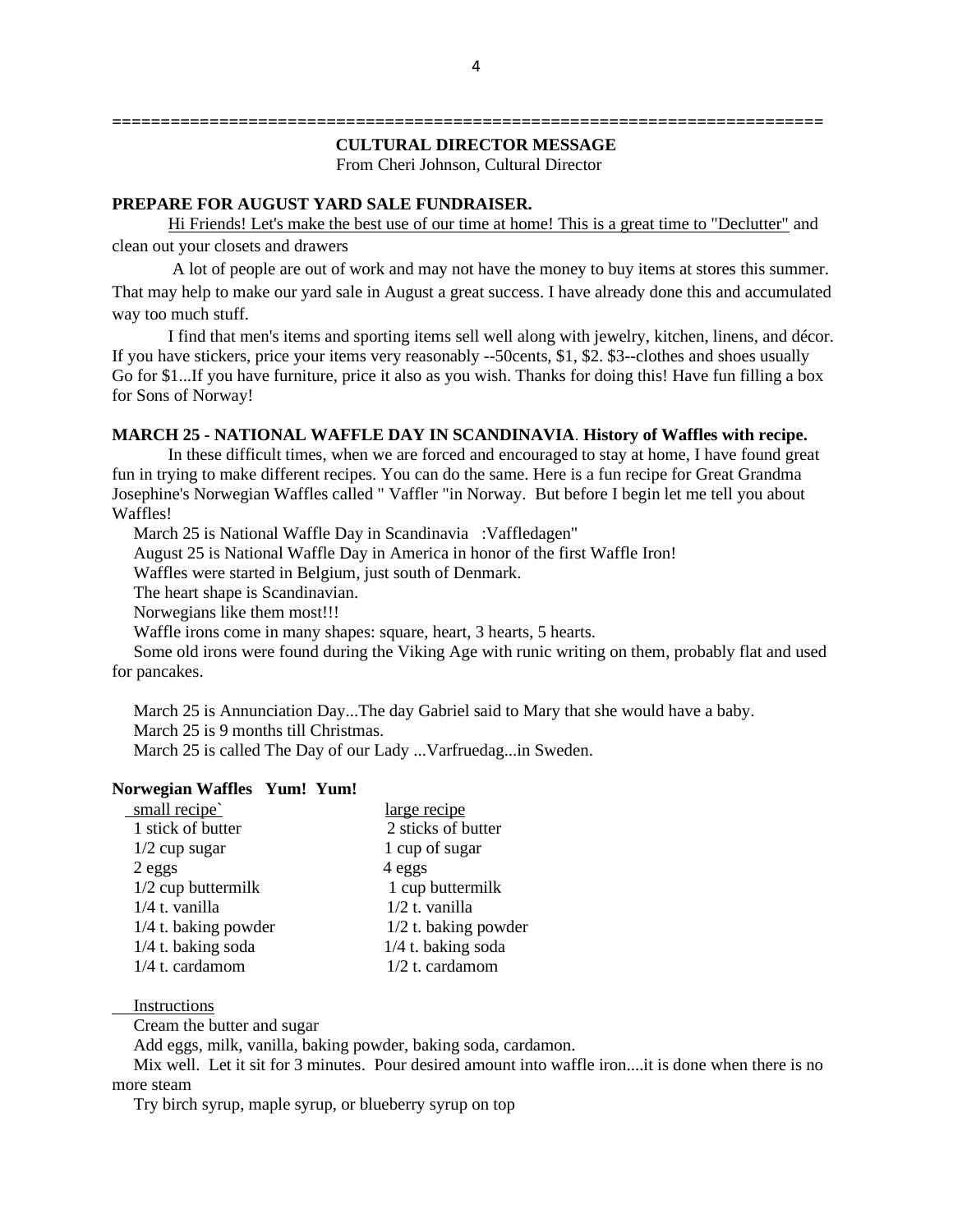#### **========================================================================= GETTING TO KNOW YOU.**

### **MEMORY from Kathy Clark.**

Growing up in a Swedish area, the 10 AM and 3 PM coffee was part of my world. Everyone stopped what they were doing and stopped for coffee. It was hard for me to adjust that everyone in this area doesn't stop. Here is a sweet story about when my mother was born

10AM, Feb. 22, 1908. After my mother was born, the midwife said "Good, now we can have coffee". In the book I am reading by V. Moberg, they drank coffee after the birth of their baby

#### **========================================================================= WHAT I LIKE ABOUT SONS OF NORWAY (SON) INTERNATIONAL**

(Various members can volunteer to put their own statement in our monthly newsletters)

## **What we Love about Sons of Norway**

From Joann Barfield and Kathy Clark

Coming from such similar backgrounds and because we would be saying the exact same words, we (Joann and Kathy) decided to join together in saying What we Love about Sons of Norway. While Joann was born and grew up in the midst of her mother's Icelandic community, close by her father's Norwegian community in North Dakota, Kathy comes from the Swedish-Norwegian communities of her mother and father in Minnesota, our backgrounds are so similar that we can, literally, finish each other's sentences! That is the beauty of Sons of Norway membership; we would never have known each other or experienced that "sisterhood", if not for this unique organization! It is a delight to see other members discover and enjoy their common backgrounds, especially as we fulfill our mission to preserve the heritage and culture of our Nordic countries, so near and dear to our hearts.

In these days of being so distanced from the people and places of "home", it is a comfort to have reminders of our youth; yes, we can go home again!

For example, the great books we have been reading recently on the immigration of the Nordic people and the fascinating Book Study on "From Scandinavian Shores" give us a look at the culture from which our forefathers came and the trials and tribulations they endured to settle in this New Land. (if you wish to join the with us in book study online, contact either Kathy or Joann).

If any prospective member should ask why they should join Sons of Norway, feel free to mention these benefits, along with those listed by Sharon in the March newsletter, we are eager to share these with new members! We are thankful for Sons of Norway and for Blå Fjell Lodge and the fellowship and friendships that enrich our lives!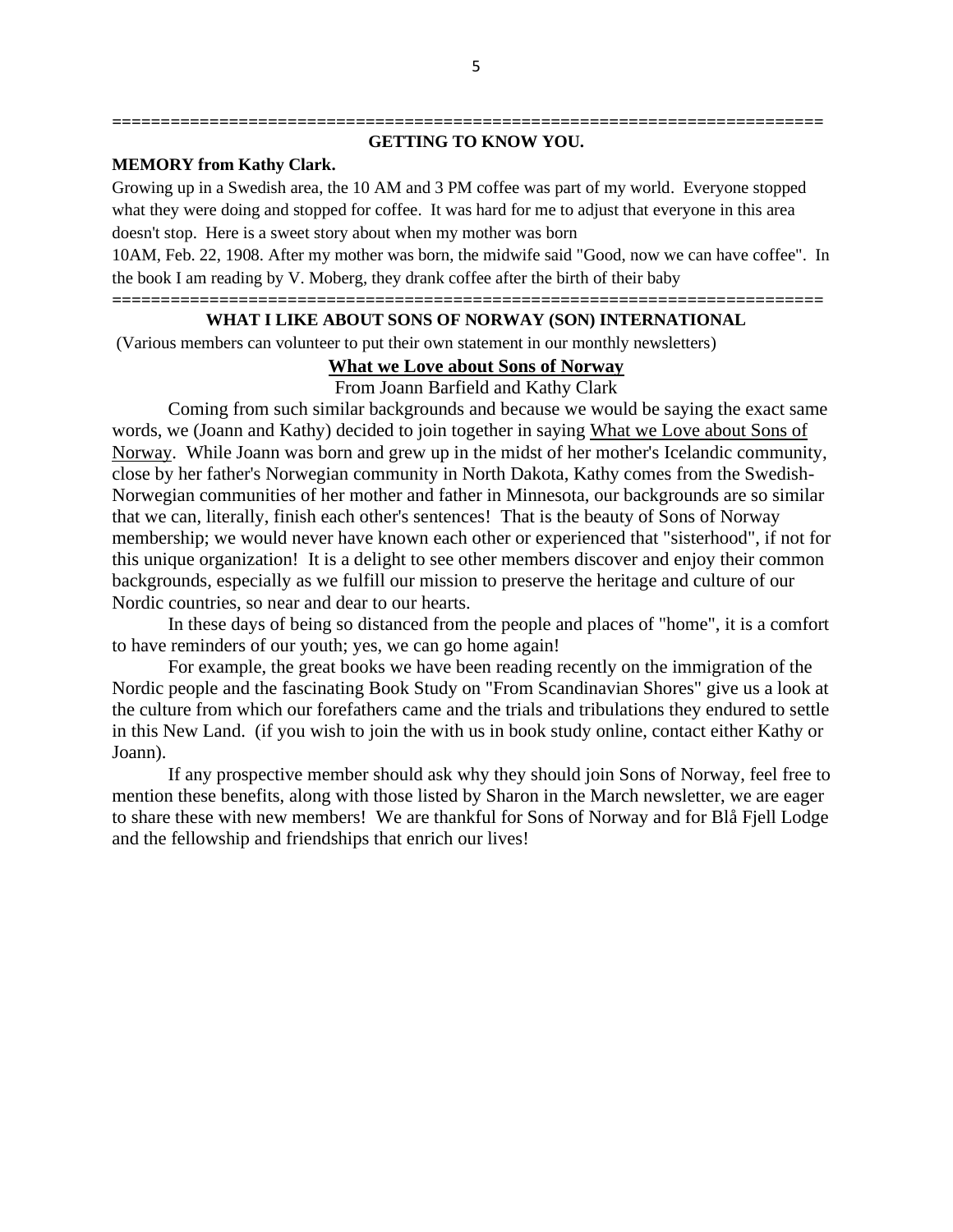# **LAND OF THE VIKINGS (LOV) RAFFLE INSTRUCTIONS CHANGING**

Expecting new instructions from Sons of Norway, Karen Olsen. **Do NOT send Sharon Rohrback money as of this newsletter.**

**=========================================================================**

Message from Karen Olsen, 4/2/2020:

#### Hi Sharon,

I have not done anything yet. I have to confer with a number of people before making any changes.

Have been living day to day here on Long Island with the virus all around.

**At this point I would not ask anyone to even go to the Post Office if they did not have to.** I had everything planned out when I left the Board meeting in March. (Florida - Zone 5

has not even got their tickets). The statement man plans and God laughs has never been truer. **What I can say is there will be a raffle and that there is plenty of time to send in** 

#### **tickets**.

I will try to work on it next week Thanks, and stay safe and stay healthy Karen **=========================================================================**

### **CULTURAL ARTICLES**

#### **VISIT VESTERHEIM MUSEUM VIRTUALLY**

from Facebook posting shared by Hampton Roads Lodge March 24, 2020.

(From Sharon: I couldn't make the below link a hyperlink)

Wish you could visit a museum. Now you can virtually!

Vesterheim - The National Norwegian-American Museum & Heritage Center (located in Decorah, Iowa) posted free online galleries. You can browse through hundreds of photos, archives, and artifacts of Norwegian history.

COLLECTIONS.VESTERHEIM.ORG

**[Virtual Galleries |Vesterheim Norwegian-American](https://l.facebook.com/l.php?u=https%3A%2F%2Fcollections.vesterheim.org%2Fvesterheim-archives%2Fvirtual-galleries%2F%3Futm_source%3DVesterheim%2BNorwegian-American%2BMuseum%2BEmails%26utm_campaign%3Db534361765-EMAIL_CAMPAIGN_2020_03_virus%26utm_medium%3Demail%26utm_term%3D0_cbaeb194c8-b534361765-95145321%26fbclid%3DIwAR2YJV4FgbIzNMLPy2lsN2GaYnrAHyIHD-BP-3WYzoKHz4kjROWUmUziae4&h=AT2UgIQETcr3c7A_FUySSJoV3v060adi_dPZqHYzVBturA-kVAxKp87soWsEn9PTZi8N-TW8CRmECdl8DoxTz1Z7cUkMlIB6QyDoxWxUwbkL_u1v07JMxRYU8I5vypKCJYvis7egftDJlhHJub0zLyW9m0o2RmBDjY5tcT6HaxsR5Ym0XREt2dpI2XmePxXKh5roDQKC5VSFxcczNHKA5uXMoYgjtu-OTi8MJ7jj5pBpbFGBNEIhScvxXoReCPhcO06ZZsAluZEeKieU30BWrwjubMxpBiaROpzocUX-H3oqyYZ2azhzAeig5qsoF9bIC4bGAzlCx7b-UQuKKgPoCaD2q2HvJDud7MSGIGonD0weEmC3HX-pFaTwGtx-sxO2QdyHY7A0zIIMcmbOEAxsbzKgSoPpOTjW9gvvJKxhA6wPIMU6VB3iFa18QiKna8aeyYalaH4ugxJjGemYg6B-NfudDwGbdDvcTd5ZCwioOK6TS72dPsjBoV0SAKTTW1K5QCdEM_rxjFAGPQsHa5LhMQ2sUA6Lsnk9OG_WF7m-Oy9Ee-y_0fLspfn8RyL696Ewpi10LtipD6gi3bXlhgN0RAtmAYghvHZR4emhgR6mltOZ5jM-ATjYq9n--Yk8j8A-fV_6a0owN0xhAxbt0xAR2lfgScT78rn9NUQ)**

### **EXCERPTS FOLLOW FROM "SCANDINAVIAN PRESS"MAGAZINE ARTICLES.**

=====================================================================

FIRST TWO FROM SPRING 2020 ISSUE; THIRD FROM SUMMER 2019 ISSUE.

*(Sharon Rohrback received permission from "Scandinavian Press" to copy from articles in this magazine as long as we state the source". A couple of our members subscribe to this magazine for \$25/yr and receive a copy quarterly. The magazine" shares news from Denmark, Finland, Iceland, Norway, Sweden and those worldwide who share the Nordic heritage". Sharon Rohrback, Blå Fjell editor.*

# **ARTICLE 1- DID YOU KNOW? (fascinating facts)**

**Iceland:** Reykjavik, believed to be the first permanent settlement in Iceland by Norsemen, has the honor of being the northernmost capital of a sovereign state in the world. (source: en.wikipedia,org).

**Finland:** Before WhatsApp or Facebook messenger even existed, Finnish inventor Matti Makkonen introduced his text messaging idea back in 1984. Declined at first, it wasn't until 1992, that the first text message "Merry Christmas!" was sent from his computer. (edunation.co)

**Norway:** The small Arctic town of Kirkenes, in northeast Norway, is further east than all of Finland and only 9 miles from the Russian border. It is common to see bilingual street signs and advertisements in both Norwegian and Russian. (Source: lifeinnorway.net).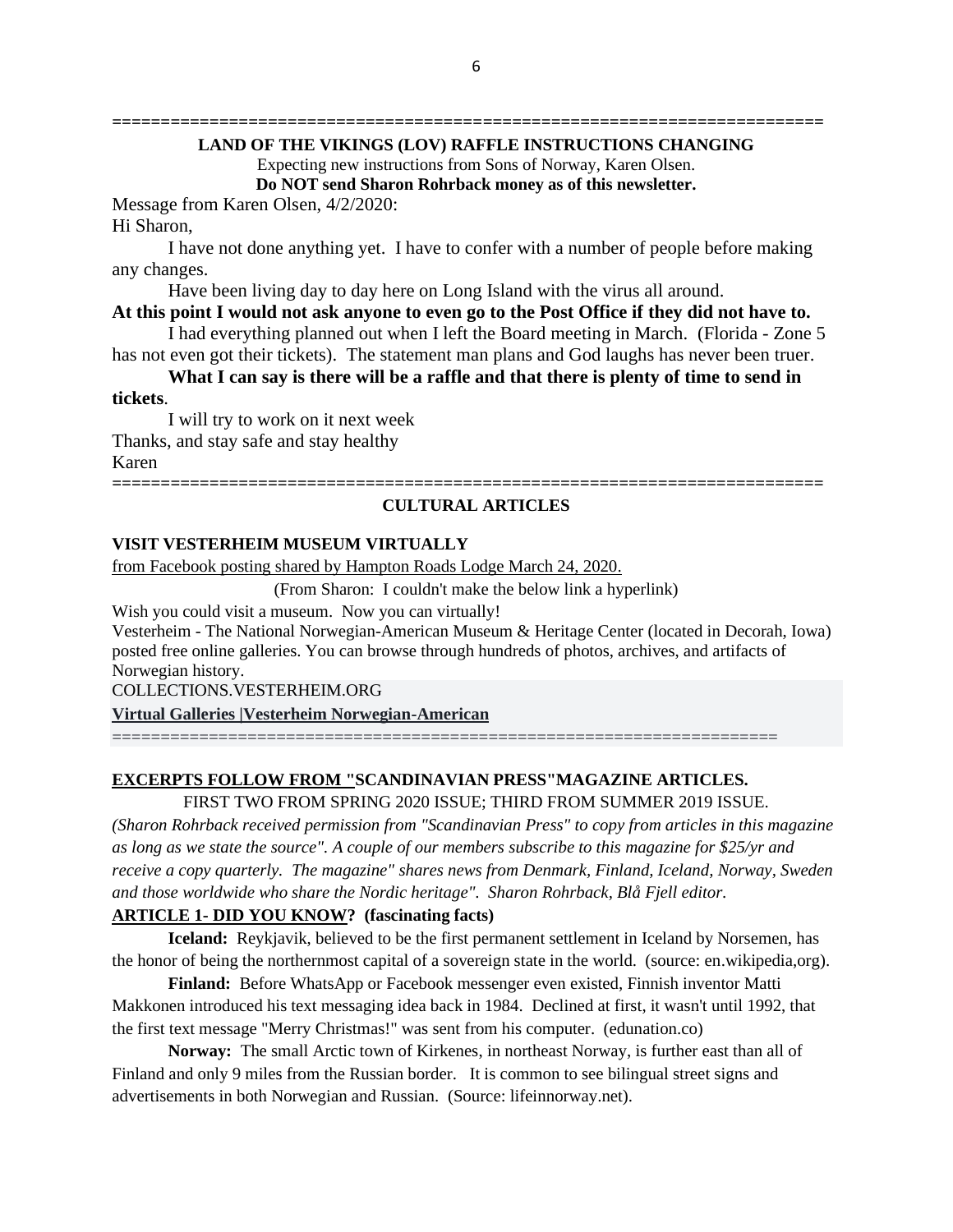**Sweden:** Sweden has the highest number of McDonald restaurants per capita in Europe (although still only half the US ratio). That includes the McSki, Sweden's Ski-through McDs, at Lindvallen ski resort.

**Denmark:** Denmark was once covered with trees, but uncontrolled felling for agriculture dropped that to 2-3% by 1800. In 1805, the Forest Act was adopted, and a significant increase has been seen. (Source:wildaboutdenmark.com).

### **ARTICLE II- CELEBRATING NORDIC NATIONAL DAYS.**

(This is from the David Luyben, Editor of "Scandinvian Press", who said he has been researching Nordic National Days in each of the countries that are being celebrated in 2020. Listed in order of the Month/Year of celebration.)

**Norway, May 17: Syttendai Mai celebration.** The country with the earliest National Day each year on the calendar is Norway. This is the 115th celebration.

The Norwegian Constitution, separating Norway from Sweden, was signed at Eidsvoll on May 17, 1814. But the union with Sweden did not end until 1905 - marking the beginning of a truly independent Norway.

**Denmark, June 5:** Except for the Nazi occupation of Denmark in WWII, Denmark has always been a sovereign state. Constitution Day, on June 5, commemorates the first truly democratic constitution of 1849, founded on the ideals embodied in the earlier U.S. constitution.

**Sweden, June 6:** Sweden's National Day celebration is in honor of two historical events: Gustav Vasa being elected king June 6, 1523 and the adoption of a new constitution June 6, 1809. June 6, 1916 became the Swedish Flag Day.

**Iceland, June 17**: Icelandic National Day celebrates the foundation of The Republic of Iceland on June 17, 1944. The date also marks the end of Iceland's centuries old ties with Denmark. The date was chosen to coincide with the birthday of Jon Sigurosson, the leader of the 19th century Icelandic independence movement.

**Finland, December 6.** On December 6, 1917, the parliament declared Finland an independent state. Finland had been part of the Russian empire since 1809. After the Russian revolution and the defeats in WWI, movements in Finland pushed for independence. A tradition for families is to light two candles in the windows of their homes, to recall a time when two candles in a window was a sign to Finnish soldiers that the house would offer them shelter and hide them from the Russians.

Submitted by Sharon Rohrback, Editor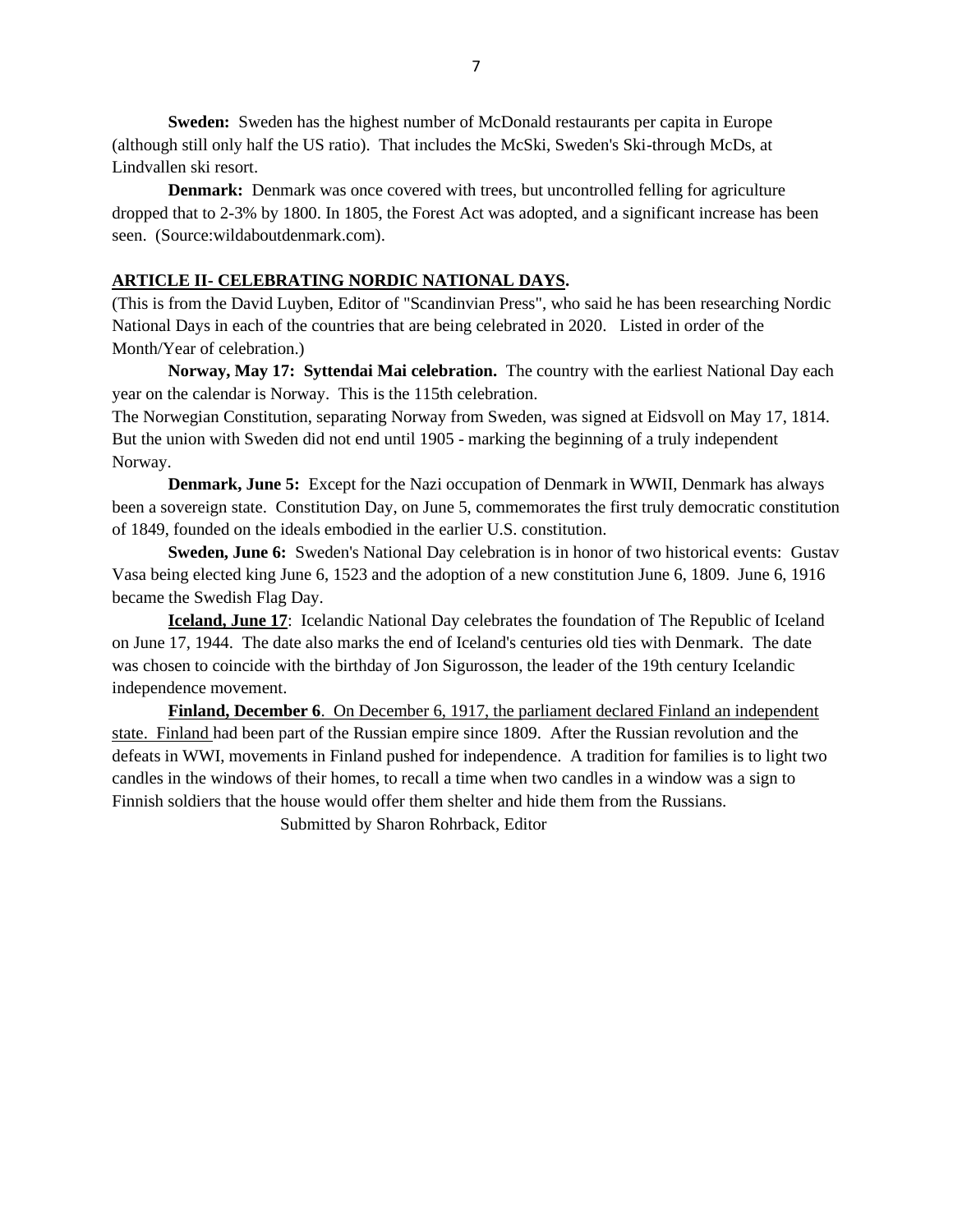#### **ARTICLE III- COFFEE DRINKERS ALERT!**

from Scandinavian Press, Summer 2019 - and a comment from Joann Bafield.- (Isn't that all of us Scandinavians?)

### **Finns love coffee, but how much is too much?**

"Finns consume a whopping 12 kg (26.5 lbs.) of coffee each per year, ranking them the secondlargest coffee-consuming country in the world when it comes to per-capita coffee consumption (behind Luxembourg).

"This information brings a question: how much coffee can you consume before it becomes bad for your health? **A new study says that up to 25 cups of coffee each day shouldn't have any ill effects on health!**

**"**The study, done at London's Queen Mary University, researched the coffee-drinking habits of more than 8,000 people in the UK. They found that anything from five to 25 cups of coffee each day was no worse for arteries than drinking less than one cup per day.... Great news for coffee-lovers!" **========================================================================**

#### **PICTURE POSTED 3/15/20 ON "I Love My Norwegian Heritage" Facebook page**

Lovatnet in Stryn, Norway



### **======================================================================== FLORIDA LODGE 3-541, JACKSONVILLE, FL. NEWSLETTER ARTICLE.**

In Norway if someone is *happy go lucky,* they call him a 'Happy Salmon' (en glad laks). If a Dane is 'pulling cod fish to the shore' (at trække torsk i land) it means he is snoring VERY

loudly, in Swedish.

In Swedish if you put onion on the salmon, you're making things worse (Aa lägga lök på laxen).

Also in Danish, if something 'goes to fish' it means it went completely wrong (at gå i fisk).

If someone 'slides in on a prawn sandwich' in Sweden ("Glida in på en räkmacka") it means someone who didn't have to work to get where they are in life.

If a Dane tells you he doesn't have a red prawn (ikke en rød reje) it means he is skint.

From The Kitchen People [<iloveherring@scandikitchen.co.uk>](mailto:iloveherring@scandikitchen.co.uk)

**========================================================================**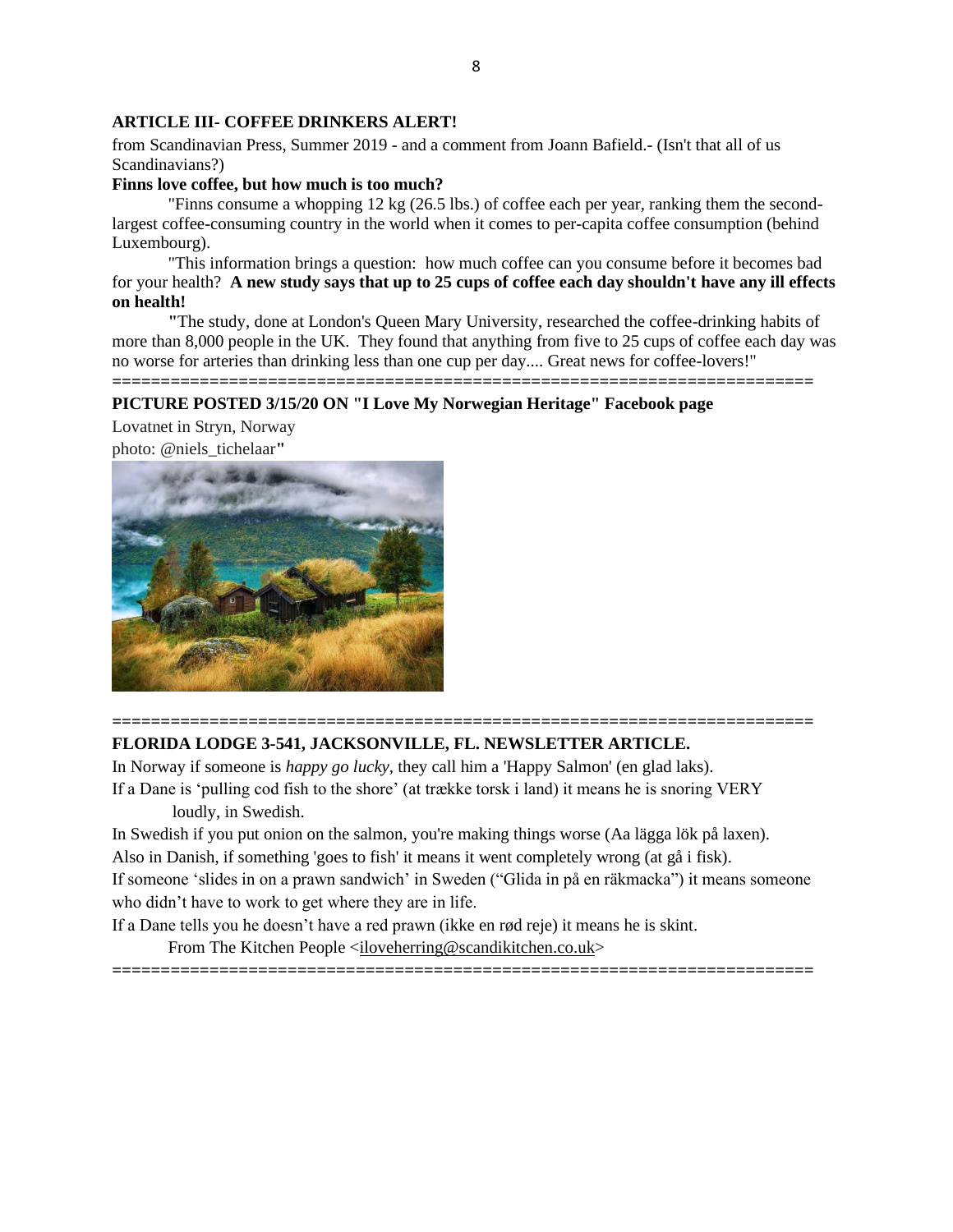

# **Practicing social distancing since 1889**

Comment from someone to the above posting. It occurred to me in the last week that we didn't hear stories as kids about the 1918 flu epidemic impacting our grandparents and their siblings, and I wondered about the social distancing part. What was the mortality rate in ND and other very rural states?

Someone answered: It looks like North Dakota was definitely impacted, but perhaps because of the giving nature of its people. People sacrificed themselves to help others. And North Dakota sent a large percentage of medical professionals to the war, leaving itself short-handed when the pandemic hit. [https://bismarcktribune.com/.../article\\_6cb77826-c3bb...](https://bismarcktribune.com/flu-pandemic-raged-in-north-dakota-and-worldwide/article_6cb77826-c3bb-59a6-89d7-2f6d87c122ec.html?fbclid=IwAR2zQep_GdMs62luaZuQbfN6zXn4u7Nr0Z3xywTE5luSIQW6GghV-wGTiEw)

# **FROM DISTRICT 3 PRESIDENT APRIL 2020 NEWSLETTER**

**========================================================================**

(From Sharon: I added underscores)

I count my lucky stars every day that I can say I am part of such a wonderful, supportive, and caring organization! Usually, when something disrupts the everyday norm in society, our District comes together and leans on one another. We have faced things TOGETHER. Our members have supported one another and "rallied the community troops" to care for one another in times of personal struggles. The only difference this time is we have to do all this from a safe distance away; ideally from the safety of our own homes. Being quarantined/ isolated can be stressful and lonely, whether you live alone or have a household of family members.

We have been put through the wringer with this COVID-19 Virus and it may not be over yet. My major concern is for everyone to stay safe and healthy. My daughter works in a major hospital as a medical technician scientist and my granddaughter is a self-employed small business owner. Everyone has been affected. Just be kind and patient and pray for those who are not so lucky as we are.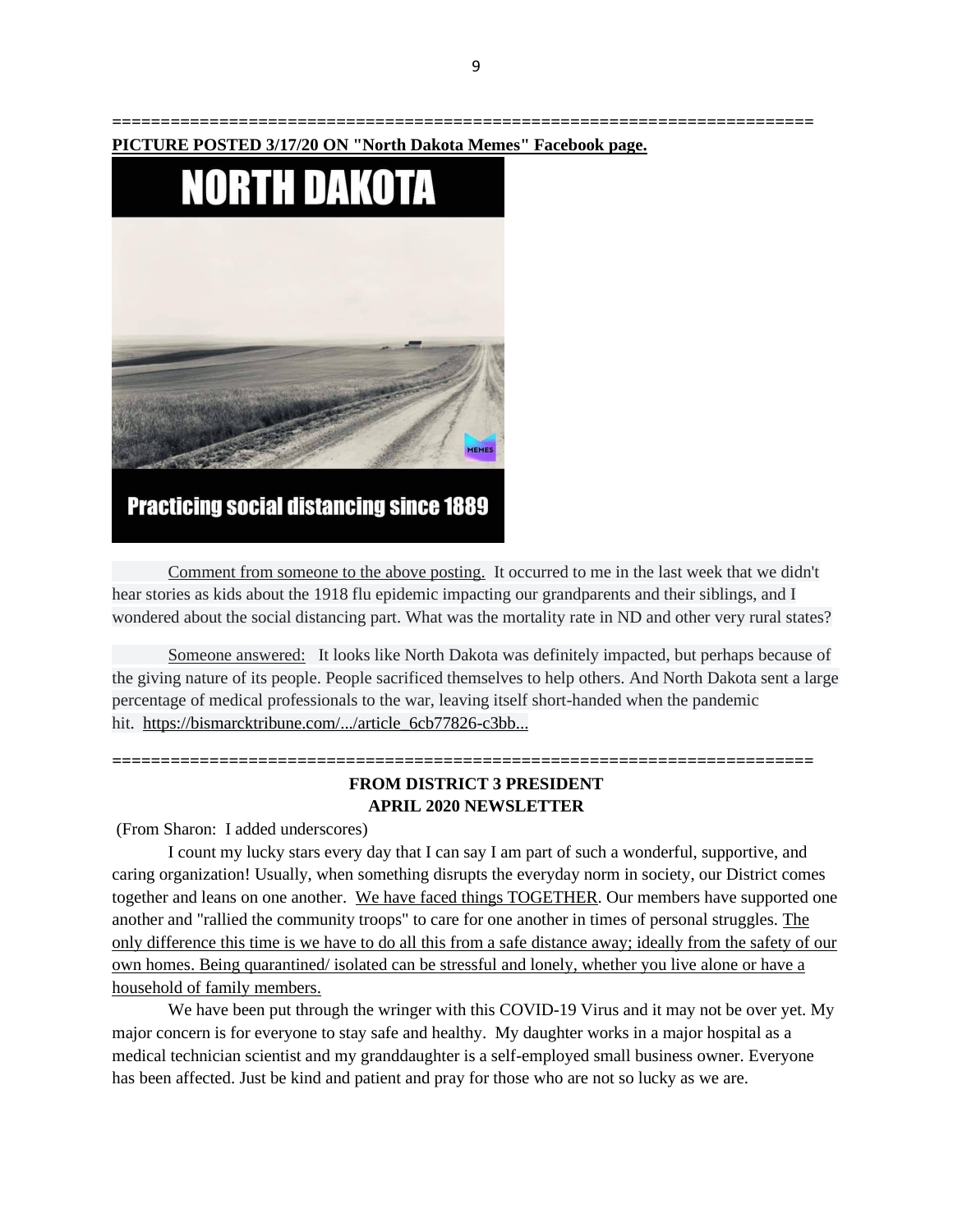When I am stressed and I feel like I have no control over the world around me, I try to do something creative. Whether I paint, embroider, knit, or reorganize my closets/books/computer files, I find something that focuses me on a fun task, and I discover that I'm not worrying about today, tomorrow, or yesterday. Creative moments can, and do, help you to focus and unwind. It doesn't have to be painting a masterpiece or knitting a sweater; it could be something as simple as doodling using simple pen and paper.

May I suggest while you are staying at home in a safe place you use that time to practice your cultural skills. Whether you want to try a new recipe, learn rosemaling or research your roots, Sons of Norway provides access to a variety of resources. After signing on look under Member Resources and go to Cultural Programming. A history. Write a letter. Netflix has some Norwegian movies. YouTube will show you how to make lefse. Take a walk around the block and breath some fresh air.

Let's all come together (virtually), make some memories, and appreciate what we have. Reach out to those you know who are alone either by phone, text, Facetime, Zoom, etc. and make that connection. And if you feel like you don't have anyone to turn to, please reach out to a lodge member.

Stay home, stay safe and Ta vare på hverandre "Take care of each other"

Fraternally, Kathy Dollymore, 3D President

**==========================================================================**

# **LINKS TO**

#### **THIRD DISTRICT, 3D ZONE7 LODGEs and INTERNATIONAL NEWS:**

For 3D President's letter, see the Third District Events Calendar:

www.3dsofn.org/newsletter/index.html

For District 3 events: www.3dsofn.org/calendar

For Land of Viking (LOV) camp and conference center in Pennsylvania: www.3dsofn.org/lov or www.Landofthevikings.org

======================================================================

For Sons of Norway E-Post: sonsofnorway@sofn.com

#### **3D (Third District) ZONE 7 LODGES**

**Blå Fjell Lodge 3-646** meets in Salem, VA: Website www[.sonsofnorwayblafjell.org](http://222.sonsofnorwayblafjell.org/) or Facebook [www.facebook.com/SonsOfNorwayBlaFjell](http://www.facebook.com/SonsOfNorwayBlaFjell)

**Hampton Roads Lodge 3-522** meets in Virginia Beach, VA: Website www.hrson.org or Facebook www.Facebook.com/hrsons

**Norsk Carolina Lodge 3-679** meets in Charlotte, NC: Website www.norskcarolina.org or Facebook www.Facebook.com/NorskCarolina

**Norskevenner Lodge 3-678** meets in Roswell, GA: email sofnvennekretsen@gmail.com or Facebook www.facebook.com/Sons-of-Norway-Roswell-Georgia-NorskeVenner-Lodge-3-678

**North Carolina Vikings Lodge 3-675** meets in Raleigh, NC:

Website www.northcarolinavikings.org. There is no Facebook site.

**Southern Star Lodge 3-360** meets in Myrtle Beach, SC: Facebook: changed to Scandinavian Celebration Southern Star Lodge. ==========================================================================

#### **INTERNATIONAL NEWS links:**

For Royal Norwegian Embassy in Washington: emb.washington@mfa.no For Nordic News from the Icelandic Embassy: http://www.iceland.is/us For NEWEST NEWS: New newspaper ... Welcome to Norway Today: www.norwaytoday.info For FULL LISTING OF EVENTS around the U.S: www.norway.org/calendar